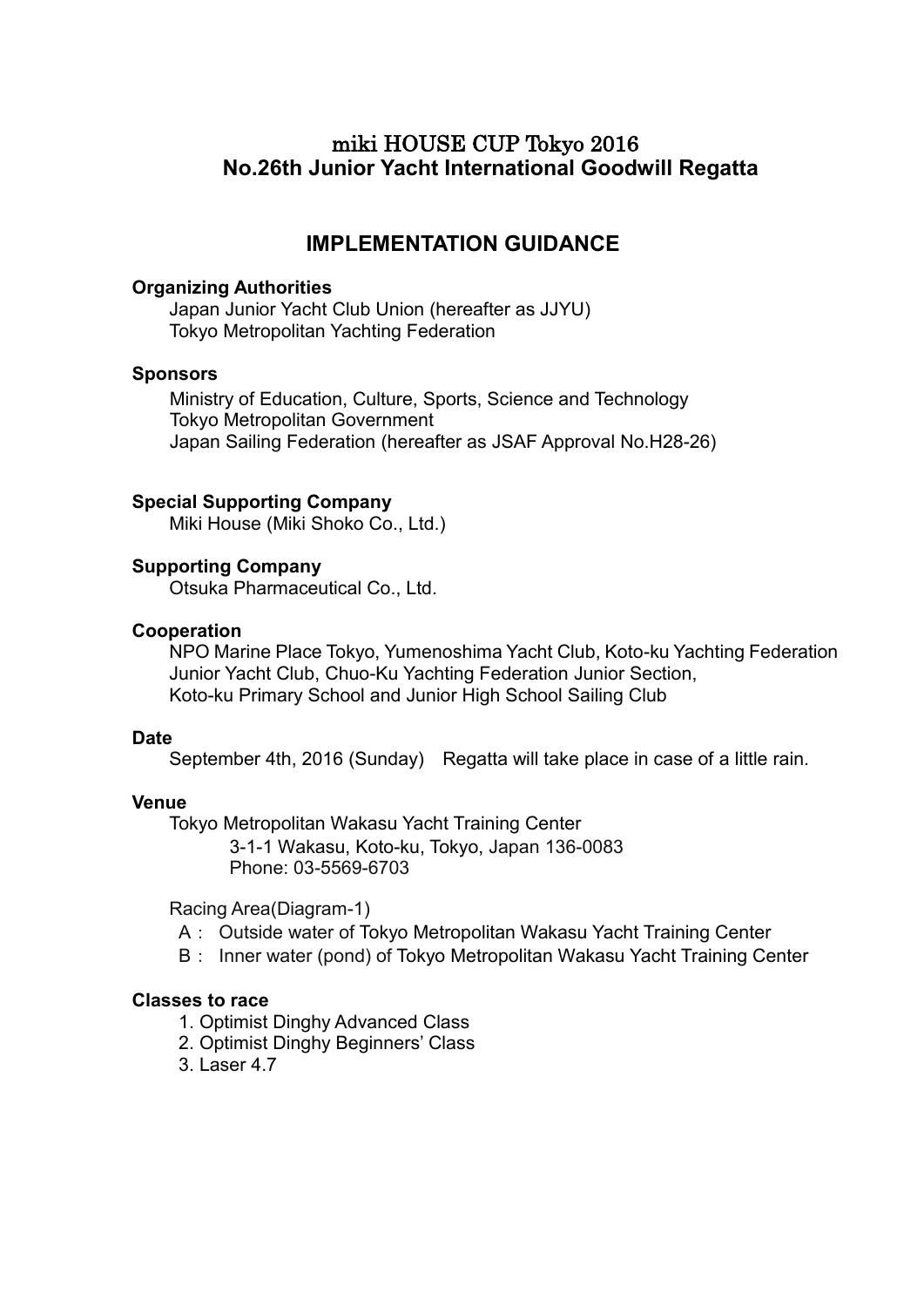# **NOTICE OF RACE**

## **1**.**Rules**

- 1.1 The regatta will be governed by the rules as defined in the Racing Rules of Sailing 2013‐2016, except any of these are altered by the Sailing Instructions.
- 1.2 Appendix P will apply.,
- 1.3 If there is a conflict between the languages, the English text will take precedence.

## **2. Advertising**

Boats are maybe required to display the advertising materials chosen and supplied by Organizing Authorities.

## **3. Eligibility and Sailors' age in each class**

- 3.1 All Japanese sailors shall be a member of JSAF in 2016 year. (The application for the membership will be accepted at the time of registration)
- 3.2 The sailors whom Organizing Authorities have accepted.
- 3.3 The sailors of each class shall fulfill the following age limitation on 2nd April, 2016

①Optimist Dinghy Advanced Class From 8 years old to Junior High School

②Optimist Dinghy Beginners' Class From 6 years old to Junior High School

③Laser 4.7 From 10 years old to Junior High School

3.4 The sailor who has won the prize in Optimist Dinghy Beginners' class of this regatta in the previous years shall make entry in Optimist Dinghy Advanced class. However, in case the sailor declare the polite refusal of the prizes under the clause 9. " Prizes" of NOR, Organizing Authorities may allow the sailor to make entry in the same Beginners' class.

## **4. Entry fee and Application procedure**

4.1 ①The entry fee including The Goodwill Party fee for the sailor is as follows; The registered Junior Yacht Club of JJYU: Yen 4,000 per each sailor Non-registered Junior Yacht Club of JJYU: Yen 5,000 per each sailor

②The Goodwill Party fee for parents, the coaches and the family is as follows; The registered Junior Yacht Club of JJYU: Yen 1,000 per each person Non-registered Junior Yacht Club of JJYU: Yen1,500 per each person

## 4.2 Charter boat for the regatta

Regatta Committee Office will arrange each 10(ten) rental boats of OP Class and Laser 4.7. However it will be first come first serve basis and the more remote club from the regatta place has the priority.

Charter fee is Yen 3,000 for one boat of OP Class made in Japan, Yen 8,000 for one boat of IOD95 OP Class and Yen 10,000 for one boat of Laser 4.7 during the regatta period.

## 4.3 Harbor Fee for the support boat of the participating club

Tokyo Metropolitan Wakasu Yacht Training Center charges the harbor fee to everyone who brings in any yacht and boat to the harbor . However, we have made an application for the reduction of the fee up to the half price and the fee for the dinghy boat is ¥500 per boat per day and the fee for the support boat is ¥750 per boat per day during this regatta period.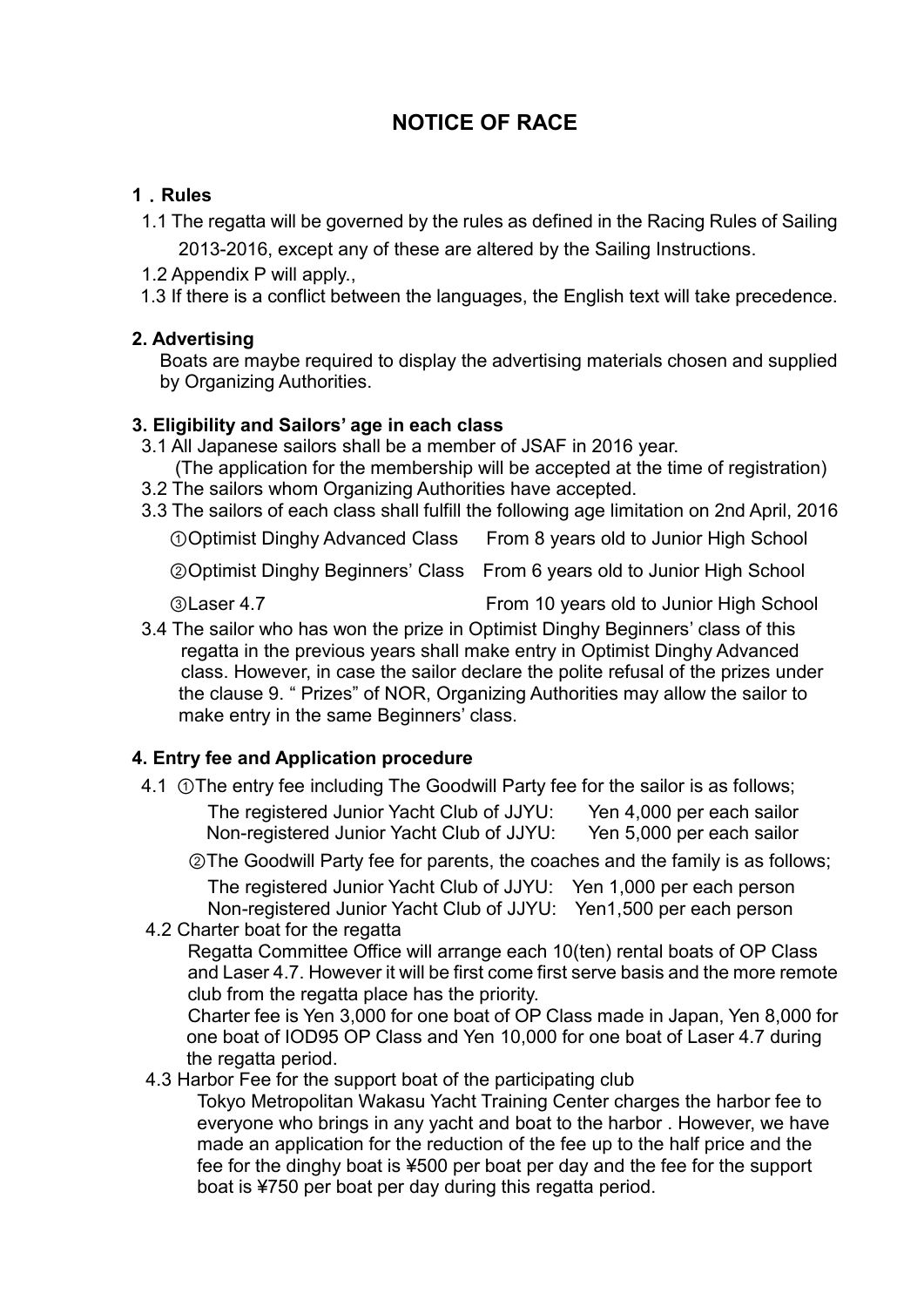Organizing Authorities will bear the fee for all dinghy boats who participate this regatta, however each club is requested to bear the fee for their own support boats during the regatta period.

 Each club shall pay the total amount, calculating the number of the support boat and the days to stay based on the fee Yen750 per boat per day together with the entry fee.

4.3 The entry shall be made with the official forms to Regatta Committee Office by mail or E-mail not later than 23rd August, 2016.

Regatta Committee Office is as follows;

No.26th Junior Yacht International Goodwill Regatta (Miki House Cup Tokyo 2016) Regatta Secretariat Koji Harada

Address: 4-11-9, Mirokuji, Fujisawa City, Kanagawa, Japan 251-0016 Facsimile Number : 0466-25-6704 Cellular phone : 090-6103-2116 E-mail address : [harada@potagegarden.c](mailto:pika.morita@gmail.com)o.jp

Entry fee remittance account Sumitomo Mitsui Banking Corporation Shinbashi Branch Office Account: Saving Deposit No.0744610 Account Name: Junior Yacht International Friendship Regatta ( ジ ユニアヨツトコクサイシンゼンレガツタ)

## **5. Schedules of the Races and Events**

September 4th (Sunday) Tokyo Metropolitan Wakasu Yacht Training Center 07:30~08:00 Registration & Distribution of Sailing Instructions 08:30~09:00 Opening Ceremony & Skippers Meeting

Schedules of Races and Time of The Warning Signal are as follows.

| Racing Area A                                                                                |       | Racing Area B                           |       |
|----------------------------------------------------------------------------------------------|-------|-----------------------------------------|-------|
| <b>Class</b>                                                                                 | Time  | <b>Class</b>                            | Time  |
| 1 <sup>st</sup> Race                                                                         |       | 1 <sup>st</sup> Race                    |       |
| Laser 4.7                                                                                    | 09:55 | <b>Optimist Dinghy Beginners' Class</b> | 09:55 |
| <b>Optimist Dinghy Advanced Class</b>                                                        | 10:00 |                                         |       |
| Races will follow continuously. But after 13:35 in Racing area A and 14:05 in Racing area B, |       |                                         |       |
| The Warning Signal will not be made.                                                         |       |                                         |       |

When the following race is intended to be held, the race committee signal boat will display orange flag with one sound at least 5 minutes before the warning signal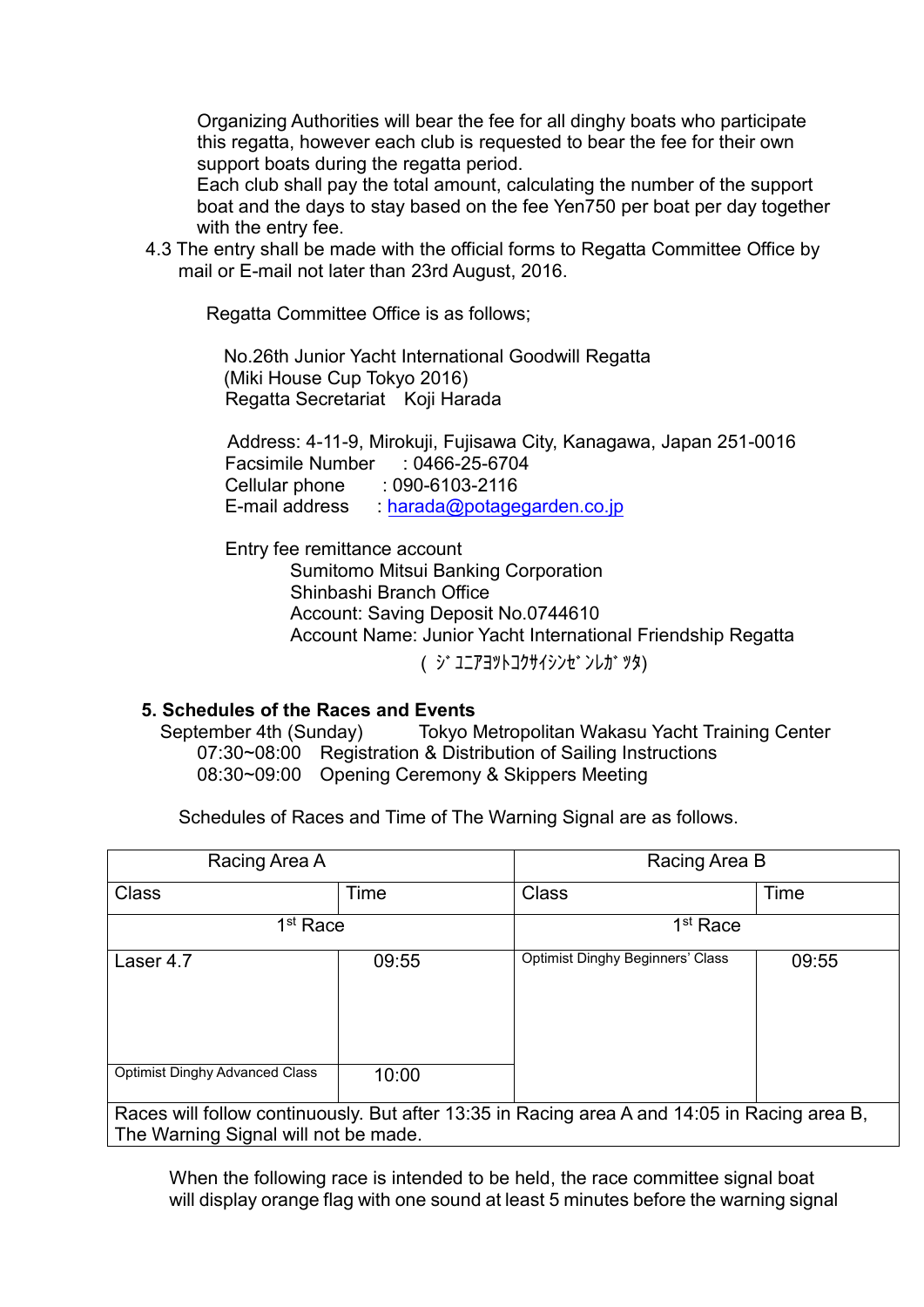for the next race is displayed in order to alert the boats.

 16:00~17:30 Closing Ceremony (Prize Giving Ceremony) & Goodwill Party 18:00 Regatta will be dismissed after the cleaning of the regatta place.

- ※ All participants are requested to clean the surrounding places of the party venue.
- ※ Schedules of Races may be changed depending on the weather conditions or other reasons.

## **6**.**Sailing Instructions**

The Sailing Instructions will be specified in the regatta program to be distributed at the time of the registration on September 4th, 2016.

Also, it will be available on the home page of JJYU and Tokyo Metropolitan Yachting Federation toward the end of August 2016

JJYU URL in the state of the state of the state of the state of the state of the state of the state of the state of the state of the state of the state of the state of the state of the state of the state of the state of th

Tokyo Metropolitan Sailing Federation URL : <http://www.tsaf.com/>

## **7**.**Courses**

The courses to be sailed are as detailed in Diagram attached.(Diagram-2) Racing Area B will be in the pond of Tokyo Metropolitan Wakasu Yacht Training Center and the details of the race operation will be explained after the Opening Ceremony.

## **8**. **Scoring and Number of races**

 8.1 3 races are planned for Racing Area A and as many as possible races are planned for Racing Area B.

However, at least one race is required to be completed to constitute the series.

8.2 Each boat's series score will be the total of her all race scores. This changes Appendix A2.

## **9. Prizes**

Prizes will be given as follows:

- 9.1 The Blazer of Miki House will be presented to the winner of OP Advanced Class.
- 9.2 The Crystal Glass Trophy will be presented to both winners of OP Advanced Class and OP Beginners' Class respectively.

(These Trophies are Carrying-about Trophies for the next year regatta.)

9.3 The JJYU Medal of Gold, Silver and Bronze will be presented to 1st, 2nd and 3rd Rank sailors of each class and The Award from The President of JJYU will be presented to 1st, 2nd, 3rd, 4th, 5th and 6th Rank sailors of each class. However, in case that the number of the boats participated in the same class is less than 6, The Award will be only to 1st, 2nd and 3rd Rank sailors of each class.

9.4 There will be given the team race special prize for the winner of the team race, the details of which will be as per the following clause 9-6. The Special Prize will be the entitlement of the participation to the sailing training abroad which will be organized by JJYU around end of March 2017. The part cost of the transportation cost for the sailing training abroad will be borne by JJYU.

9.5 Special Prizes from Miki House (Miki Shoko Co., Ltd.), Special Supporting Company will be presented to many sailors participated.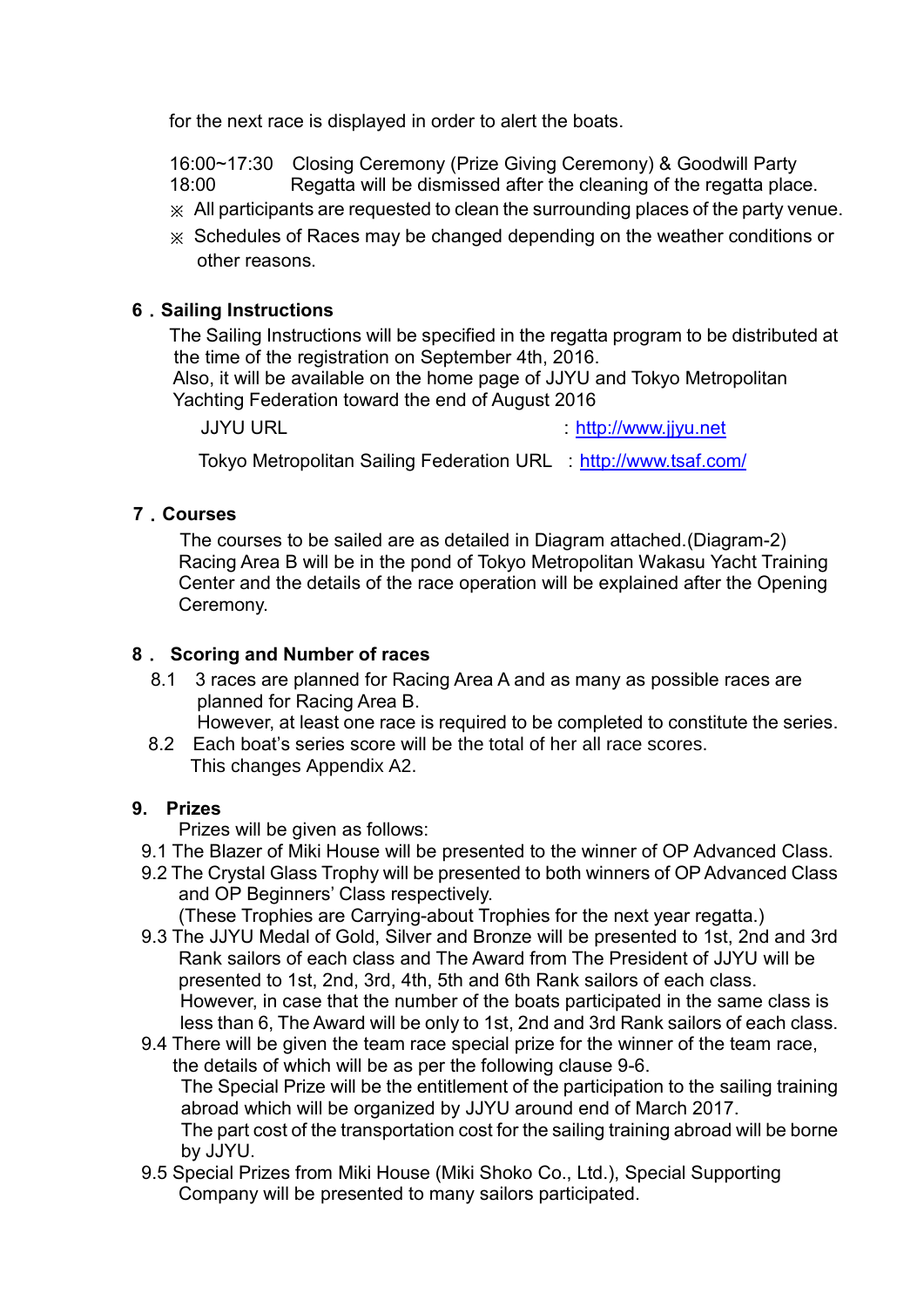9.6 The Team Race rank will be determined as follows,

- ①The rank and the point will be determined based on the total sequence result of the individual sailor of each club of all classes where more than two clubs and more than six boats participated in accordance with the above 8-.2.
- ②Each club team's series score will be the total of the best three boats' rank of all classes where more than six boats participated.
	- In case the number of boat of each club is less than three boats, last rank point of the class of the largest number of boats participated will be added in proportion to the number of the shortage.
- ③In case the number of boat participating this regatta is exceeding three boats and less than six, minus 1 point per club will be added and the number of boat is exceeding six and less than 10, minus 2 points per club will be added and then the number of boat is exceeding ten, minus 3 points per club will be added.
- ④In case the place of the club activity is located in Tokai Area, Tohoku Area, and Koshin-Etsu Area, minus 1 point per club will be added. In case the place

of the club activity is located in Chubu Area and Hokuriku Area, minus 2 points per club will be added and in case of other distant Areas, minus 3 points will be added.

- ⑤However, such club who participate the regatta with the chartered boats will be added 1 point in case of less than four chartered boats, 2 points in case of more than four but less than six chartered boats and 3 points in case of more than six chartered boats.
- ⑥The rank of the club team will be determined by the low point scoring system in accordance with the total of the best three boats' rank point and any minus or additional of above  $(2)$ ,  $(3)$ ,  $(4)$  and  $(5)$ .

In case of the tie score, the club team with the highest rank in OP Advanced Class will be ranked higher.

## **10**.**Disclaimer of Liability**

- 10.1 The Organizing Authority and any other parties involved in the organization of the regatta accept no liability whatsoever for any injury, damage, loss or claim whether personal or material, incurred by or inflicted to participants before, during or after the regatta.
- 10.2 Competitors compete entirely at their own risk and responsibility, however the responsible person of each club should confirm his/her decision to compete namely the responsible person should know the decision of all members of the club.

## **11. Insurance**

Each sailor should insure his /her Sports Insurance.

- Attachments: 1.Diagram of Racing Area(Diagram-1)
	- 2. Diagram of The Courses (Diagram-2)

## **Additional Information**

① The participants are requested to pay the parking fee of Yen 500 per car per day direct to NPO Marine Place Tokyo Office.